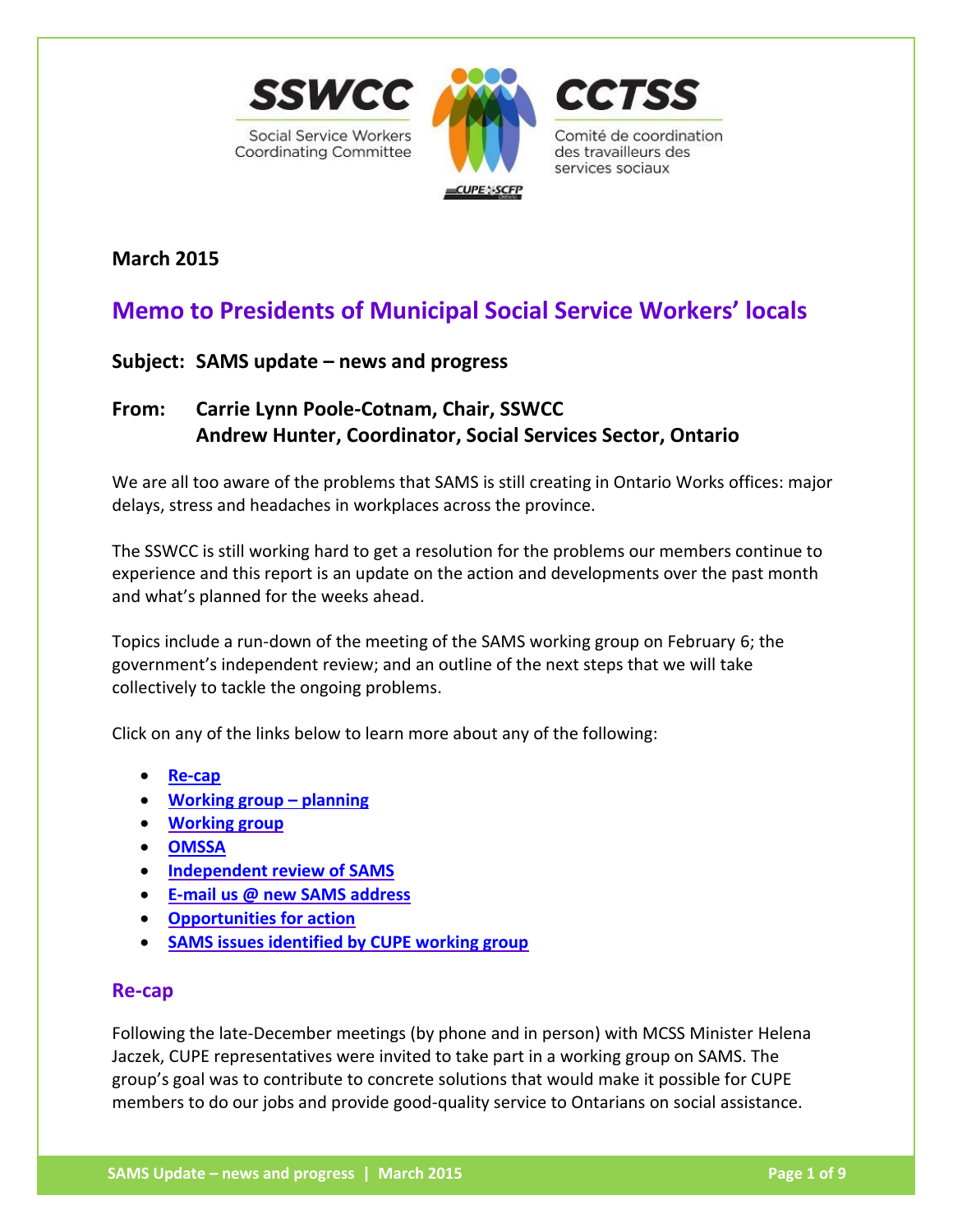An invitation was then issued by a deputy minister from MCSS for up to ten CUPE frontline workers to take part in an initial three-hour meeting with SAMS project staff; representatives from the Ontario Municipal Social Services Association (OMSSA) would also attend.

That meeting took place on February 6 at Queen's Park.

The working group meeting was just one of a series of wins CUPE has had over SAMS: meetings with the minister; the establishment of the working group; the minister's visit to Ontario Works workplaces (the result of political pressure from CUPE Ontario, Locals and municipal councils). As the chair of SSWCC reports, the minister was formerly shielded by staff from the problems with SAMS and she was visibly shocked at the state of the workplace in her visit to OW in Toronto.

## <span id="page-1-0"></span>**Working group – planning**

Over 65 CUPE members indicated their interest in representing their colleagues on the working group. The ten members selected were chosen on the basis of work experience, how their work was affected by SAMS, their role in determining eligibility for OW applications, geography and provide ongoing support to recipients.

The working group members were asked to identify their "Top 5" SAMS systems improvements to bring to the meeting with the Ministry. The agreed goal was to seek a re-design "page by page, tab by tab, field by field," based on the way that members actually perform their jobs.

### <span id="page-1-1"></span>**Working group**

The meeting at Queen's Park lasted 180 minutes and CUPE members took advantage of every second; we were prepared, articulate and forceful. We raised issues about incompatibility with Dragon's assistive technology, along with other major issues of functionality and design. Click [here](#page-4-1) to see the complete list.

We know this is only the start of the process and many questions remain:

- What will the ministry's SAMS team put at the top of the critical list?
- What will government prioritize?
- At what point will we be able to add to the list of issues discussed during the meeting?
- Is the client portal still in the government's plans for social assistance?
- What are the timelines for fixes?
- Does the working group represent a ploy by government?

Still, one member of the working group reported that she found members were encouraged by the strength of the group; it gave them hope that matters would eventually be resolved, she said.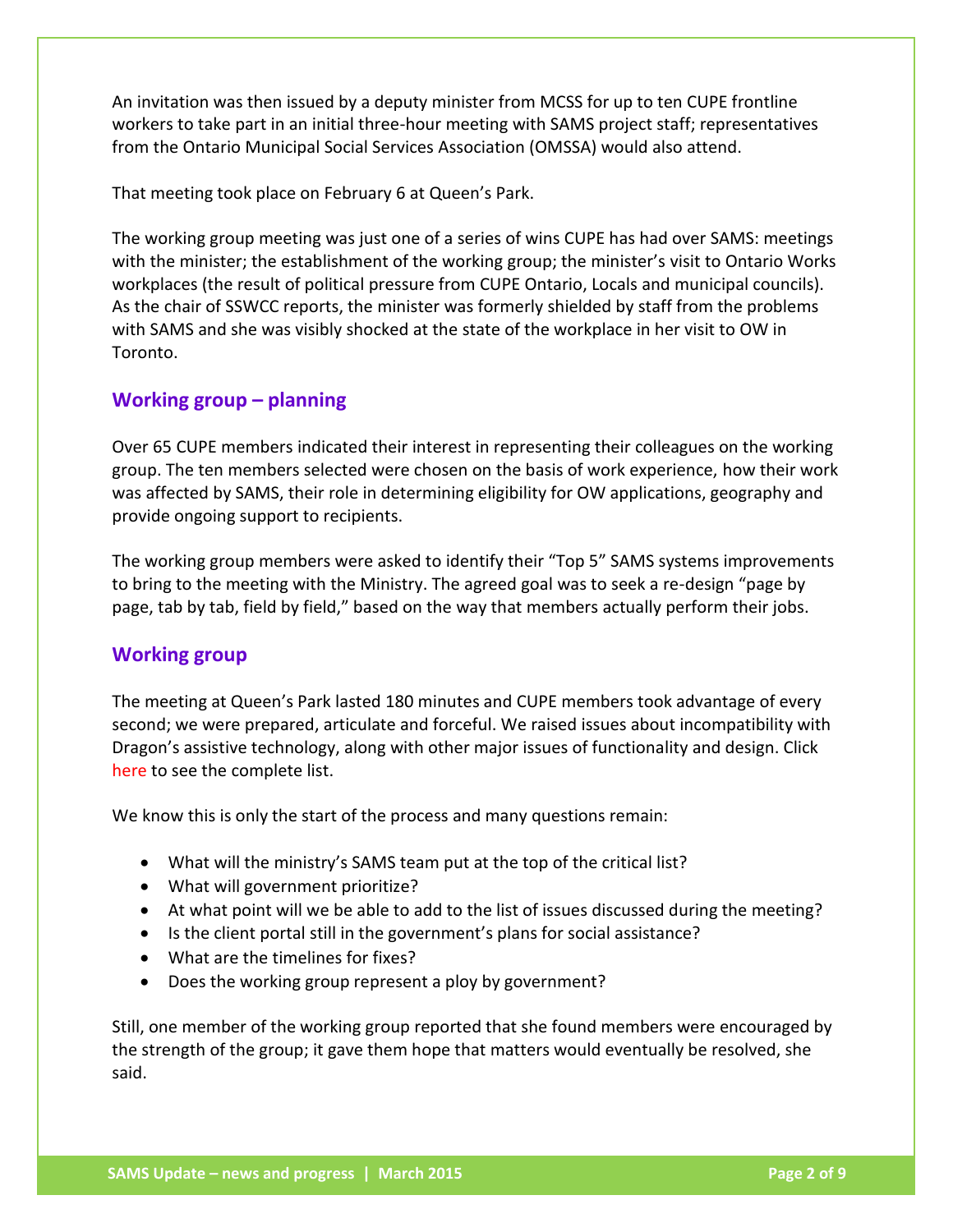#### <span id="page-2-0"></span>**OMSSA**

In advance of the working group meeting CUPE and OMSSA connected to discuss common objectives and next steps since we share many common concerns. During the meeting we also sensed that OMSSA representatives were onside with the issues we raised, since CUPE can be much more forthright with government about the flaws in the system that it implemented than municipal managers can be. After all, the ministry is not our boss or our funder.

We have also seen in our workplaces that OMSSA's business recovery analysis is underway.

#### <span id="page-2-1"></span>**Independent review of SAMS**

Just two working days after the February 6 working group meeting, Minister Jaczek made a surprise announcement: the government was launching an independent review of SAMS. The announcement was made in a memo to all staff at OW and ODSP.

We think the timing is no accident.

CUPE sent out a statement commending the government of recognizing the seriousness of the issues at hand and indicating that members were looking forward to making their contribution to the process. Carrie Lynn Poole-Cotnam also followed up with a letter to the minster asking for assurances around CUPE's participation and clarification about the future of the working group in the context of the review.

On 26 February, the ministry followed up with a proposal to establish Front-Line Staff Working Group on SAMS Improvements. CUPE offered its feedback and comments, including request for:

- an increased number of members appointed by CUPE;
- more representatives from CUPE "Corporate Office' to allow for 1 elected leader or designate and one staff;
- full transparency of the participants, job title, and employer of all participants;
- multi-day meetings rather than single days to cut down on travel and have more meaningful solution finding;
- accommodations to be covered as well as transportation.

We expect a 'yes' on all the requests except the increased number of member-participants; we understand the ministry's concern about the group size becoming too large but we will continue to request additional members.

### <span id="page-2-2"></span>**E-mail us @ new SAMS address**

Members are CUPE's link to the reality of OW workplaces since SAMS and we are grateful for all the knowledge you have shared with the SSWCC. Your frontline experience has given CUPE credibility and an inside track when we talk to government about resolving these problems.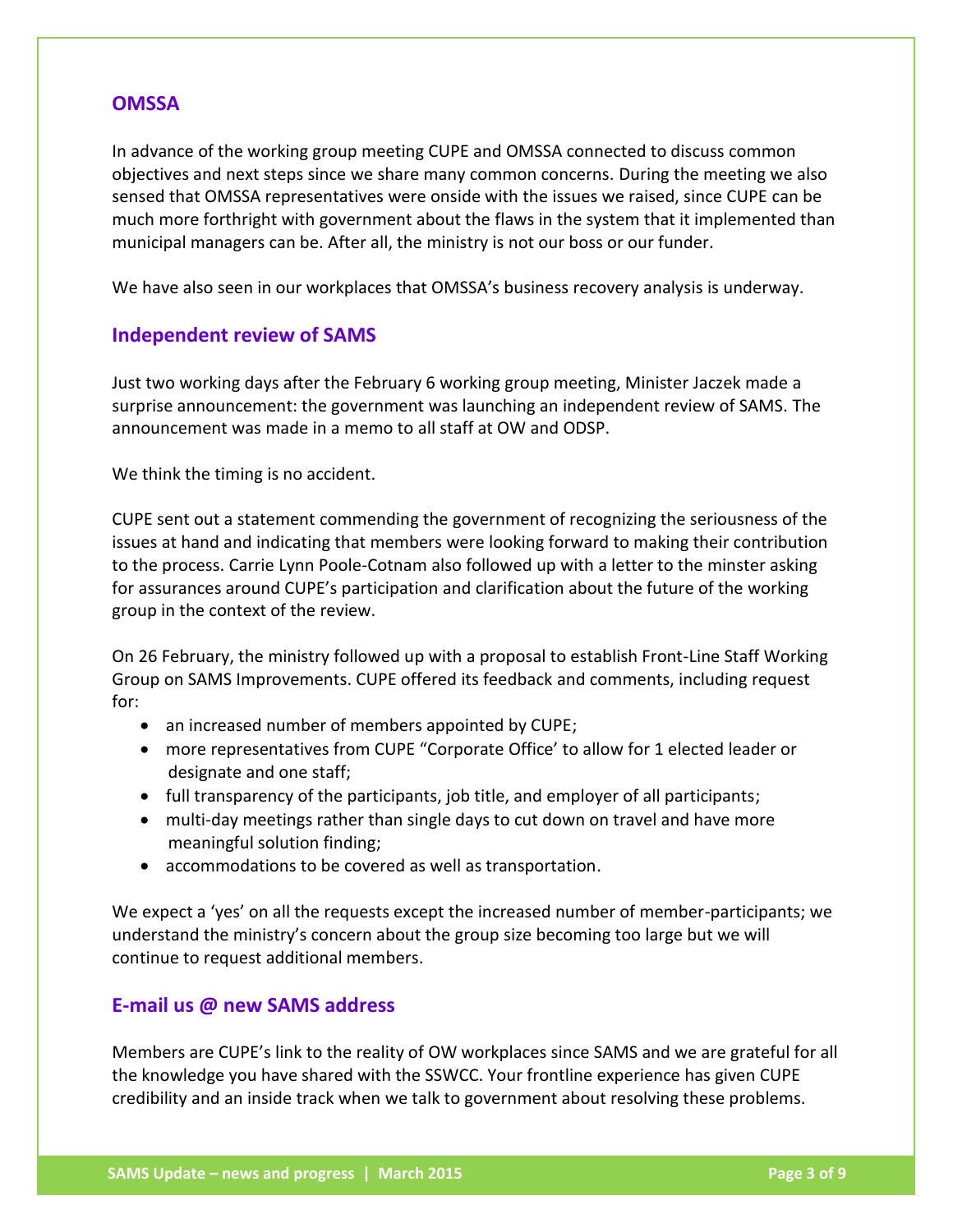So we have created a dedicated e-mail address for members who work with SAMS and would like to share their experiences: comments about what you are currently experiencing in the workplace, SAMS' effects on clients; and "impact statements" about your SAMS experience.

Send your words and pictures to [sams@cupe.on.ca;](mailto:SAMS@cupe.on.ca?subject=) all correspondence will be treated with the utmost confidentiality.

## <span id="page-3-0"></span>**Opportunities for action**

#### **Call CODE RED on March 12**



March 12 is the four-month anniversary of the introduction of SAMS at Ontario Works and we want to make sure people know we're still seeing RED over SAMS!

All CUPE members are asked to wear RED to work on Thursday, March 12, as a symbol of the urgency that SAMS is creating chaos in the workplace. Then e-mail, tweet and post

photos of you and your colleagues sending out a CODE RED from your workplace – and don't forget to tag #CUPEON and link to CUPE Ontario's Facebook page.

Let's make Ontario Works offices a sea of red on March 12. It will help to send a clear message that the situation remains critical and that immediate support is needed in the workplace.

We have ten days to make this happen, so please start planning!

#### **Write to your MPP**

We have prepared a draft letter for members to send to their MPPs, alerting them to the ongoing problems at Ontario Works and the concerns that members have as citizens, workers and taxpayers.

You will be welcome to use the sample text or use your own words – ones that describe the impact of SAMS on frontline workers, as well as the impact on our clients. The letter also asks MPPs to apply pressure to the Minister to remedy this situation immediately.

See the letter [here.](http://cupe.on.ca/a6928/SSWCC_Memo%20re%20SAMS%20letter%20to%20MPPs%20-%20campaign%20page%20March%202015.docx)

#### **Information Pickets at MPP Constituency Offices**

Work with your local to organize an information picket at MPP's office on Friday, March 13 or another Friday in March or April. Let SSWCC know the date, time, and location. We will support it with news release and quote from your local's spokesperson.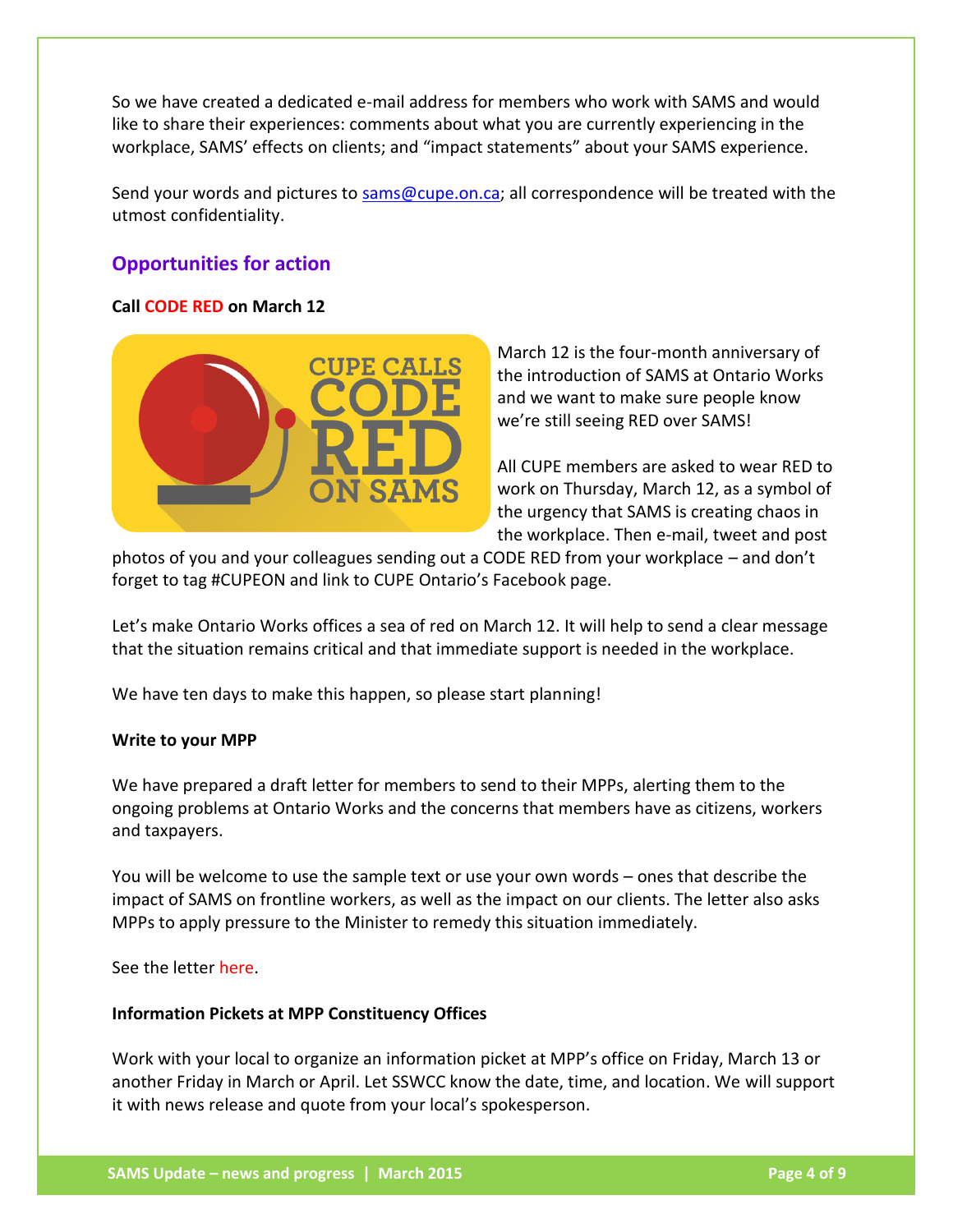## <span id="page-4-1"></span><span id="page-4-0"></span>**SAMS issues identified by CUPE working group**

In the February 6 meeting, CUPE frontline workers identified the following issues with ministry staff:

- 1. Currently SAMS' "Refresh" button is not working consistently and requires closing out of the file completely to see changes made on the file. The Refresh button should work or, better yet, the system should automatically reflect changes made. The process of "Apply Change" and "Submit for Approval" are unnecessary.
- 2. Extended Health Benefits EHB/EEHB: benefits are not issuing but rather coming off as a zero cheque. Manual drug benefit card required.
- 3. Applicants re-applying for assistance within 6 months of their file closing are not having the earnings exemption applied. As a workaround, workers are calculating the earnings exemption manually.
- 4. Online applications causing more problems, e.g. duplicates files.
- 5. Recommendation not to turn on the client portal at this time, given the status of SAMS functionality.
- 6. The amount of time it takes to generate forms is unbelievable and when some letters/ forms print (such as 2212), there are 3 copies (1 printed with data the others no data).
- 7. Search client: 7 pages of data to find OW Case; limit search data, such as a unique identifier, date of birth, caseworker number, office.
- 8. Initial Search Screen-function is a "click" instead or hit return on keyboard, inconsistent functionality page by page, and a lack of consistency about how to search based on first name, last name. Needs to be standardized, streamlined search function.
- 9. Training: trainers were frustrated because the test environment was not functioning and scarce in the North.
- 10. Training Materials: Job Aids/User Guides if online are not useful because SAMS layout does not allow for split screen to work through job aids. The paper job aids are now out of date because of the number of changes to the system since implementation.
- 11. Manuals posted in SAMS generate payments in error, create O/Ps because they are not reconciling, cannot apply arrears to the overpayment.
- 12. Hundreds of rows/Resolve/"All Versions" by Search, too much detail.
- 13. Legacy Payments using this benefit in order to force cheques out that we otherwise cannot seem to issue. Concerns about how to fix this down the road. Who is covering the cost of these benefits?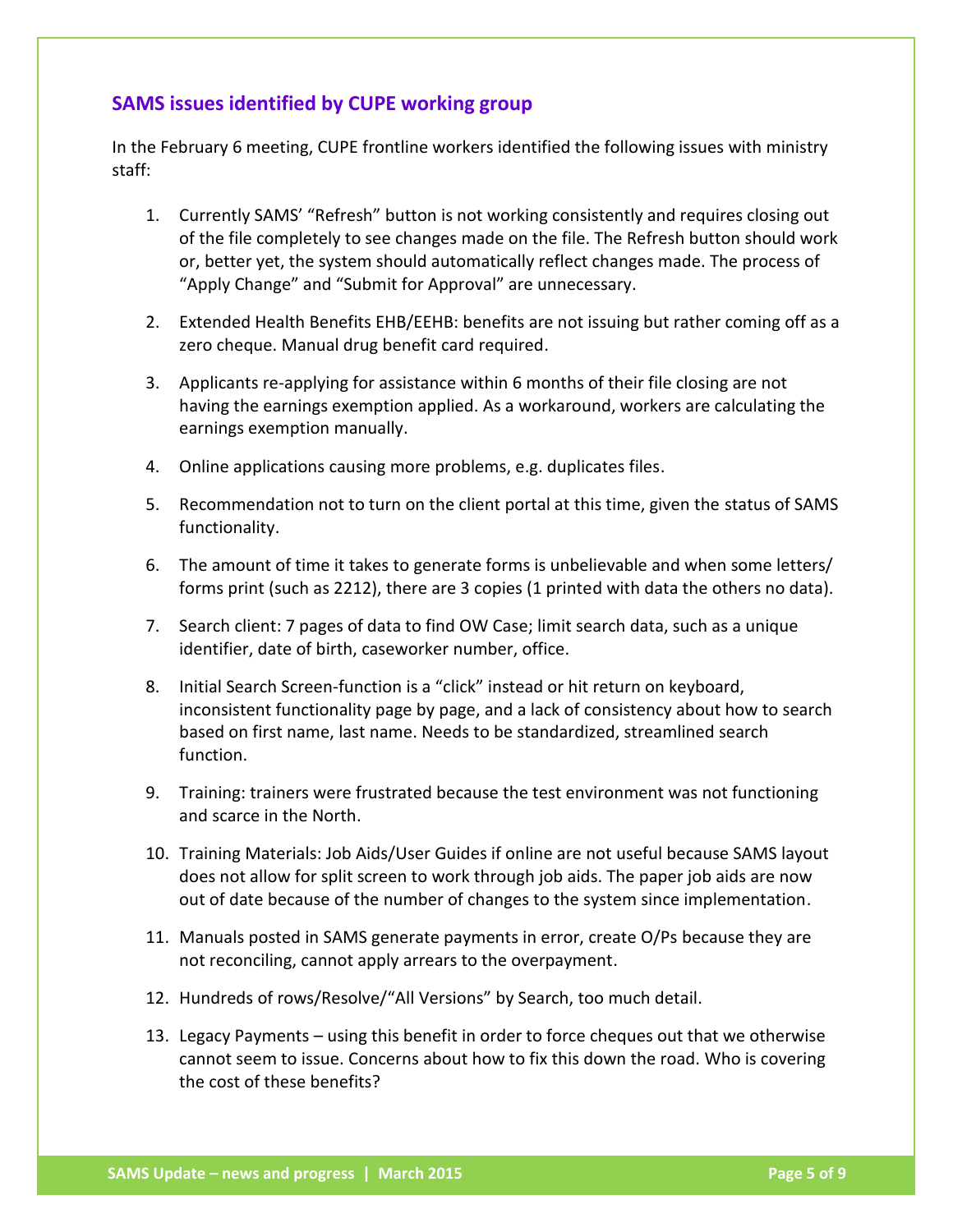- 14. Pay directs in bulk don't work to Utilities: break them down to be able to check for multiple clients, to resolve issues the search function to fix payment and sometimes impossible, sometimes resulting in evictions and utilities cut off.
- 15. The search function for case activity only shows up to 100 files and caseload numbers are much higher than that.
- 16. Closed Reinstate evidence problematic.
- 17. Communication is needed about Data fixes in advance of them happening.
- 18. Job Aids long and not effective, need plain language.
- 19. Independent parent living with a parent they are entitled to the special boarder allowance of \$65/month but this is not being issued.
- 20. System can take up to an hour for refresh, given how we work this is not productive, as well as many steps, and many clicks for something that used to be so efficient.
- 21. TCB delay in lump sum TCB payment being applied to benefits months after the payment resulting in hardship as money has long been spent on necessary items. We are noticing that CRA is deducting TCB 3-4 months after a participant actually received Child Tax Benefits back payment from Revenue Canada. Example: in SDMT, a participant receives back payment from CTB on January 20, 2015. SDMT would deduct any TCB from benefit month February 2015. In SAMS, a participant receives back payment from CTB on September 20, 2014. SAMS deducted the TCB payment from benefit month January 2015. Also, if not eligible for one month prior you have to create a new TCB record.
- 22. Board and Lodging under the PDC the breakdown under monthly payment states: Board and Lodge \$339. Under the IC evidence – shelter type is rent. Shouldn't it read Basic Needs and not Board and Lodge? SAMS does not issue dependent files correctly. Using old rates prior to October 2014. Plus adding \$65 special boarder allowance that only independent dependents are entitled to. Workaround in place.
- 23. Problems with Interface CRA/TCB.
- 24. Cycle-Cancel-Reissue-Apply-O/P.
- 25. Need a Life events Wizard.
- 26. Need Instructions = PNA.
- 27. Need to know what legislation is embedded in SAMS?
- 28. Un-necessary need to create new records every month for child and child care provider.
- 29. Outcome Plans PA's activities Client can't sign under activity need access to multiple redial buttons no activity for deferred but participating, and no ability to type detailed case plan notes to print on form.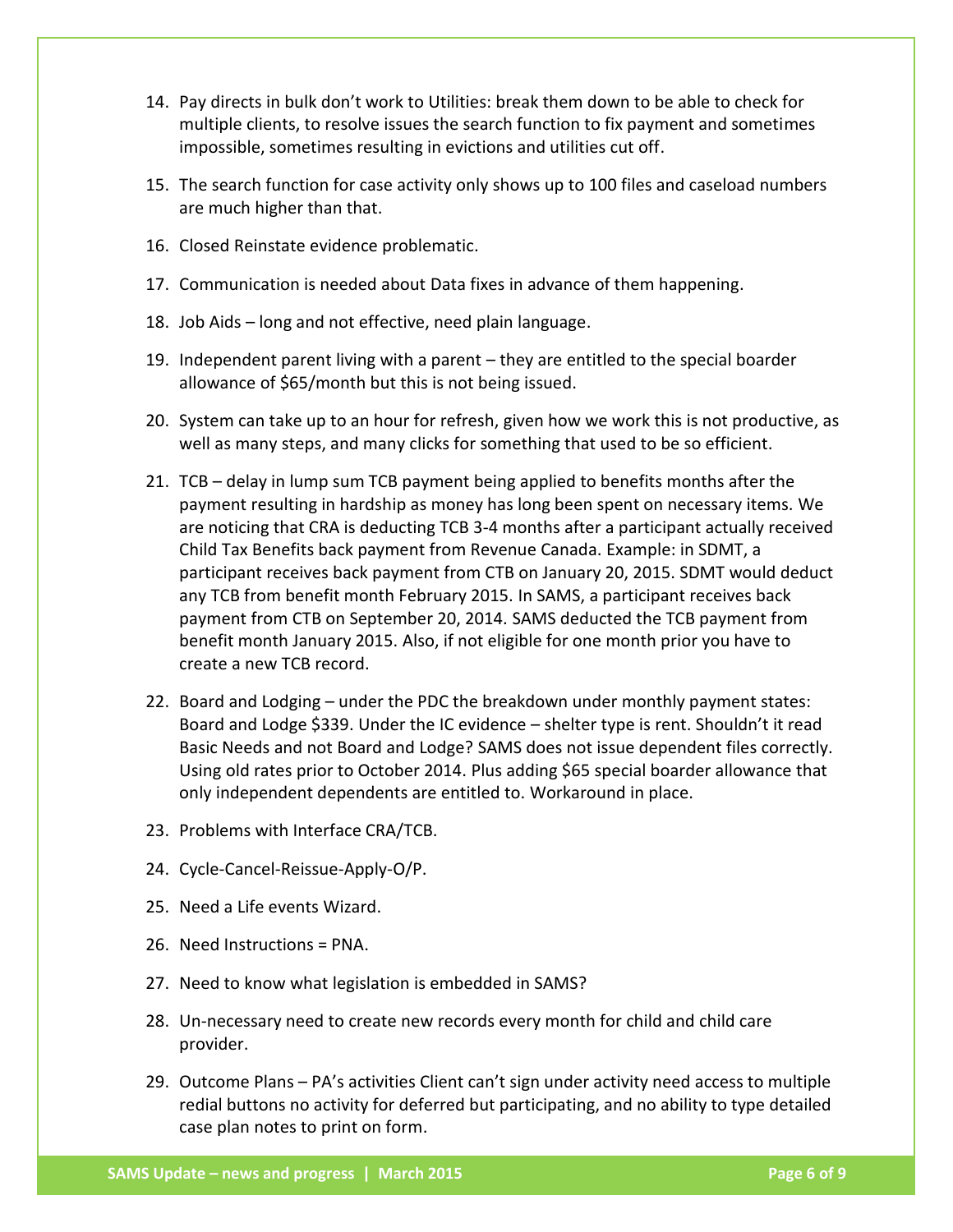- 30. Create a Popup if O/P is created or is arrears are produced to help workers resolve the issue immediately.
- 31.  $O/P$  letters O/P paid but has older or other O/P's exist, consolidated to one not individual breakouts as misleading to the client when they receive a letter than O/P is paid but there are still outstanding other overpayments.
- 32. SAMS is not working bring back SDMT There is no Integrity/Accountability.
- 33. Too many workarounds and converted data is not correct.
- 34. Historical data should be visible but not active, have selection criteria for worker to choose what is active with data showing or a historical read only option.
- 35. SDMT- has flags for safety, notes with some details, we need the ability to have many details for safety.
- 36. Dragon voice activated software compatibility (H&S).
- 37. Assignment of benefits.
- 38. Need an accommodations Wizard.
- 39. Resolve inverted dates start date end date.
- 40. Earnings system does not consistently identify earnings, child care OR allow earnings to be offset by child care.
- 41. Licensed Childcare expenses and Unlicensed Childcare maximums to offset earnings are not correct according to legislation.
- 42. Self-employment expenses are not offsetting gross income requiring manual calculations. Workaround is to enter net business income under gross receipt to read "actual" net income since expenses not taken into consideration. Too many fields required to fill out for anything related to self-employment.
- 43. Legacy payments create overpayment and arrears.
- 44. Health and Safety concerns for front line staff: system needs to be simpler. Excessive clicking leading to RSIs. Too many pages. Too much information. Font too small (but if you make it bigger you lose functionality). Workers are struggling with mental, emotional, physical health issues.
- 45. Logged Tickets unsure if tickets are fixed or not, better communication on how to correct things.
- 46. Files should not go on suspend if the Participation Agreement is not up to date on the 3 month review date, given many circumstances could occur with this date not being a realistic date to trigger a suspend.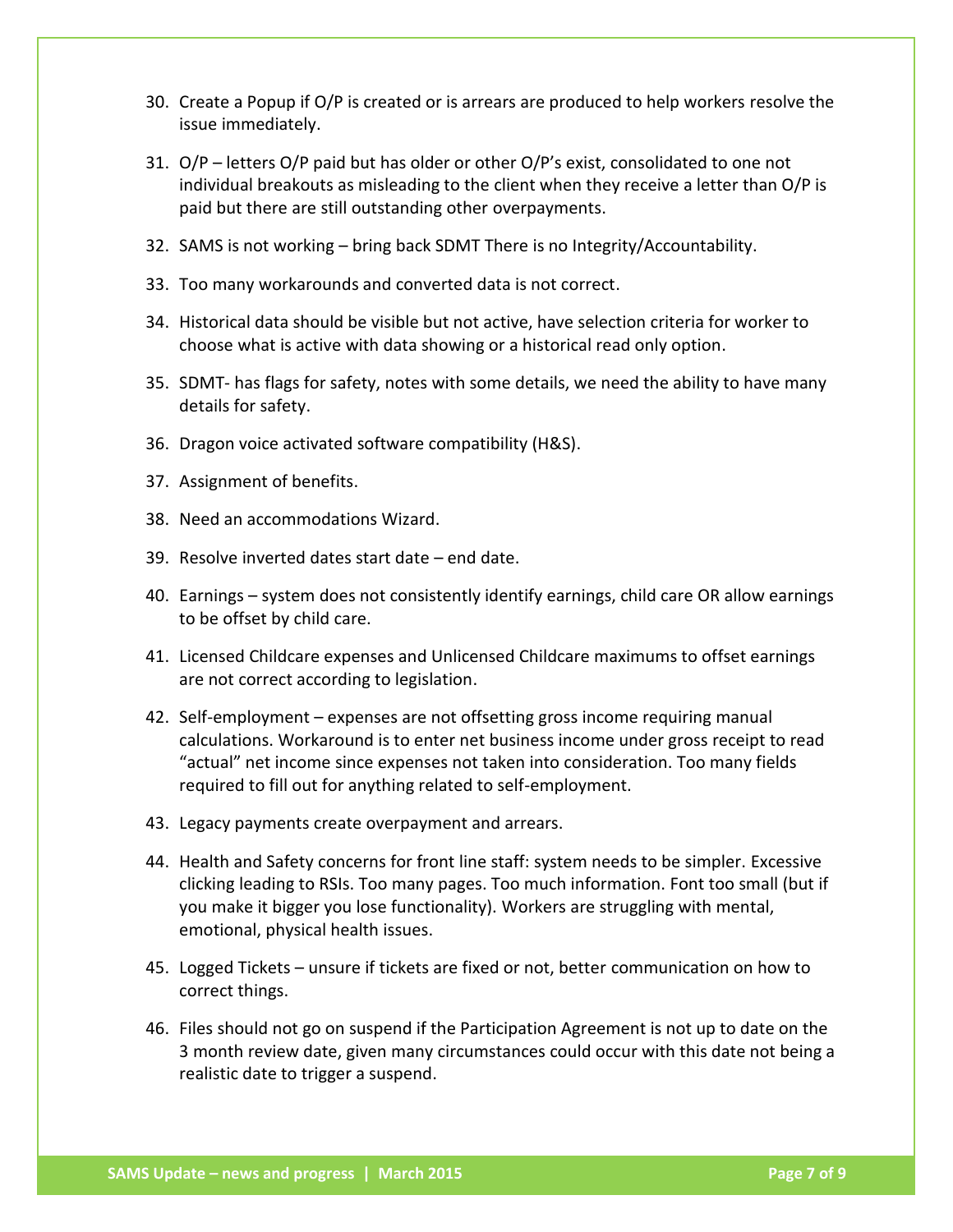- 47. Steam line un-suspend one action not submit for approval, extra steps are unnecessary.
- 48. Health cards data on Avatar easier for issuing manual drug cards.
- 49. Benefits tally of benefits should have search function for dates using pen/paper/calculator is not working.
- 50. Consistency with SAMS is needed some data impacting on one file acts differently in another.
- 51. Evidence Records reduce multistep parent/child relationships.
- 52. More client face-to-face time to do good case planning rather than data entry. The concept of more time with clients is lost. SAMS takes away from time spent with clients. No engagement. No personal interaction. Mechanical and all about capturing data rather than connecting with client and their needs.
- 53. Tasks function design is not working: assign to cue, individual action, duplication of tasks, 9 individual tasks, individual actions.
- 54. Household Relationship Evidence: time consuming, get rid of it.
- 55. Language need to be changes from "Evidence" due to what it implies instead "verification requirement".
- 56. All versions current? End dated? Instead of toggle.
- 57. Printing Forms need it streamlined and consistent, if a worker makes a wrong selection, receive error, can't go back have and instead have to start over, Form Printing, Multistep, confidentiality, time consuming.
- 58. The system is SLOW.
- 59. Multiple Routes to the same solution can get lost in steps there need to be a logical organization/sequence to SAMS.
- 60. Trying to find out why a file is on suspend can involve multiple pages to search for a reason compared to providing a reason.
- 61. Need a drop down menu organization.
- 62. Flexibility needed with accommodation details as First Nations may not have street names as well as some rural areas of Ontario.
- 63. Pink and Blue Avatars to represent "gender" are inappropriate.
- 64. The computer monitor could never be turned for the recipient to see as old records appear as well as previous recipients that were on the file, even though they are no longer active.